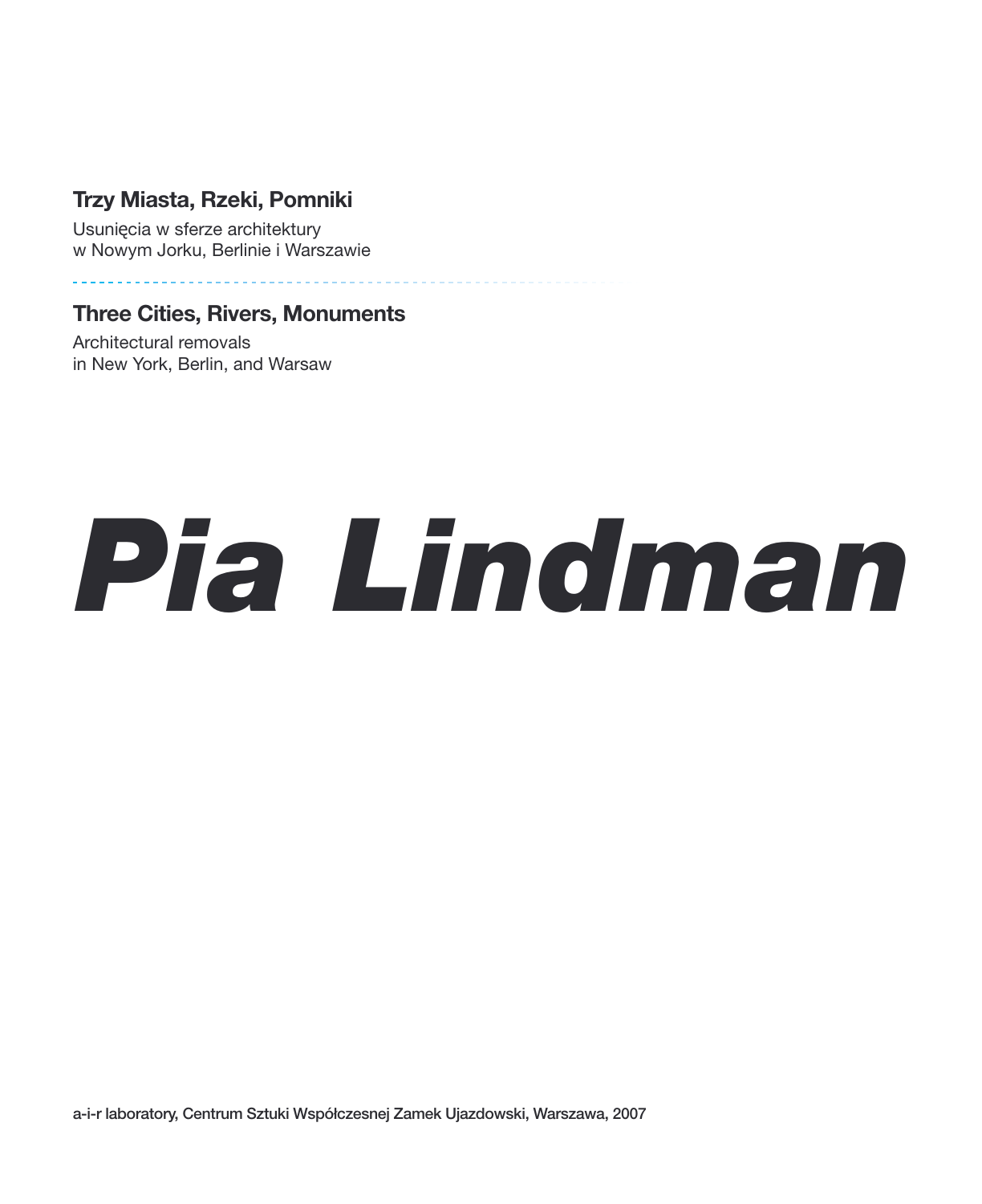# Spis Treści/Contents

# **Pia Lindman**

- 04 Trzy Miasta, Rzeki, Pomniki
- 10 Three Cities, Rivers, Monuments

# **Eva Scharrer**

- 14 Spojrzenie w stanie rozedrgania, czyli o sztuce Pii Lindman
- 20 A Shaken Glance: On the Art of Pia Lindman

# *.ICO)SRAEL*

- 26 Pia Lindman: The Politics of Grieving
- 42 Pia Lindman: Polityka Żałoby

# *#HRISTOPH4ANNERT*

- 56 Erinnerung als Wirklichkeitsbearbeitung
- 62 Pamięć jako obróbka rzeczywistości
- 70 Memory as the Processing of Reality

# *UKASZ'AECKI*

- 76 Pia Lindman dialektyka pamięci i zapomnienia
- 98 Pia Lindman A Dialectics of Remembrance and Oblivion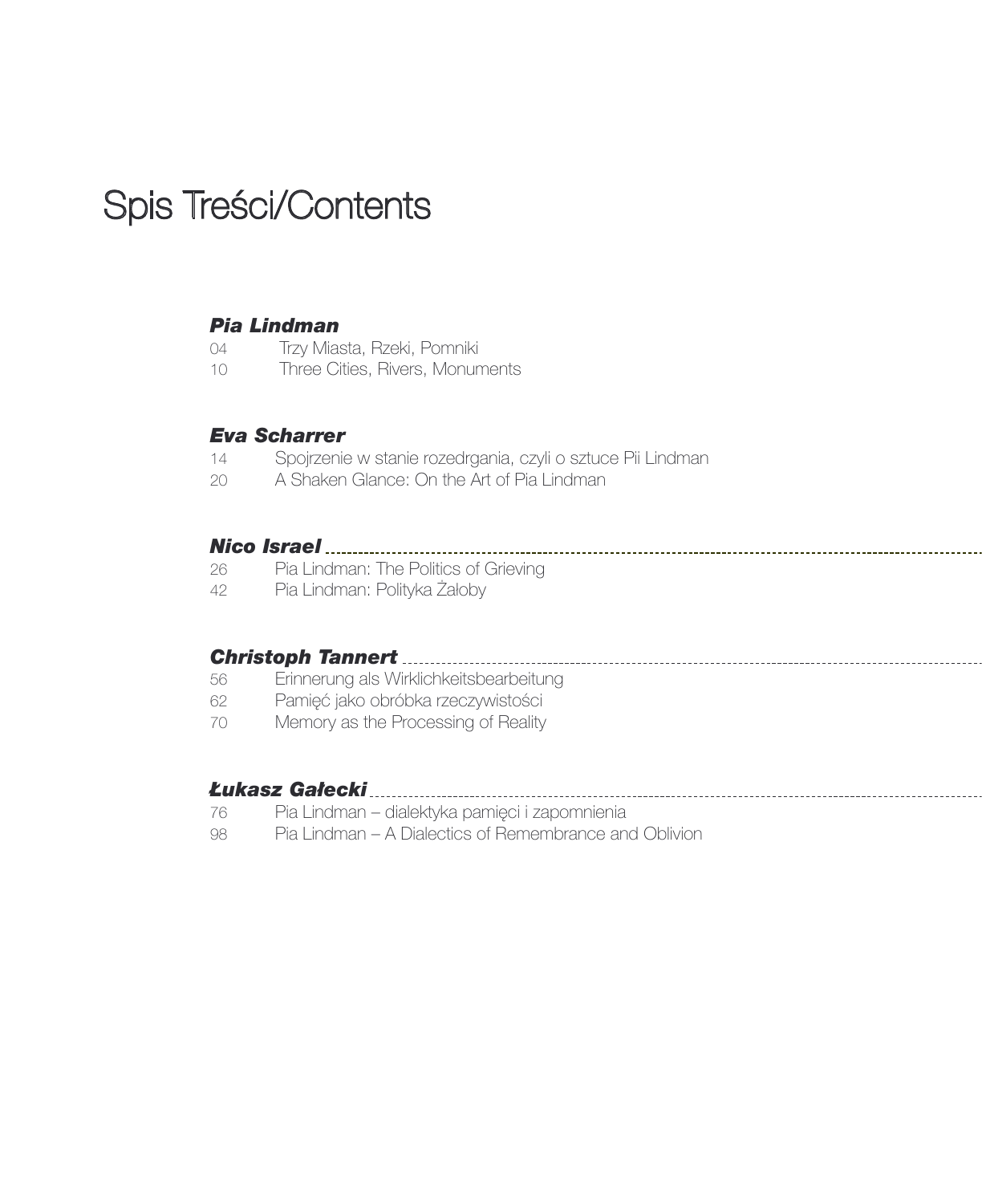# Trzy miasta, rzeki, pomniki Three Cities, Rivers, Monuments

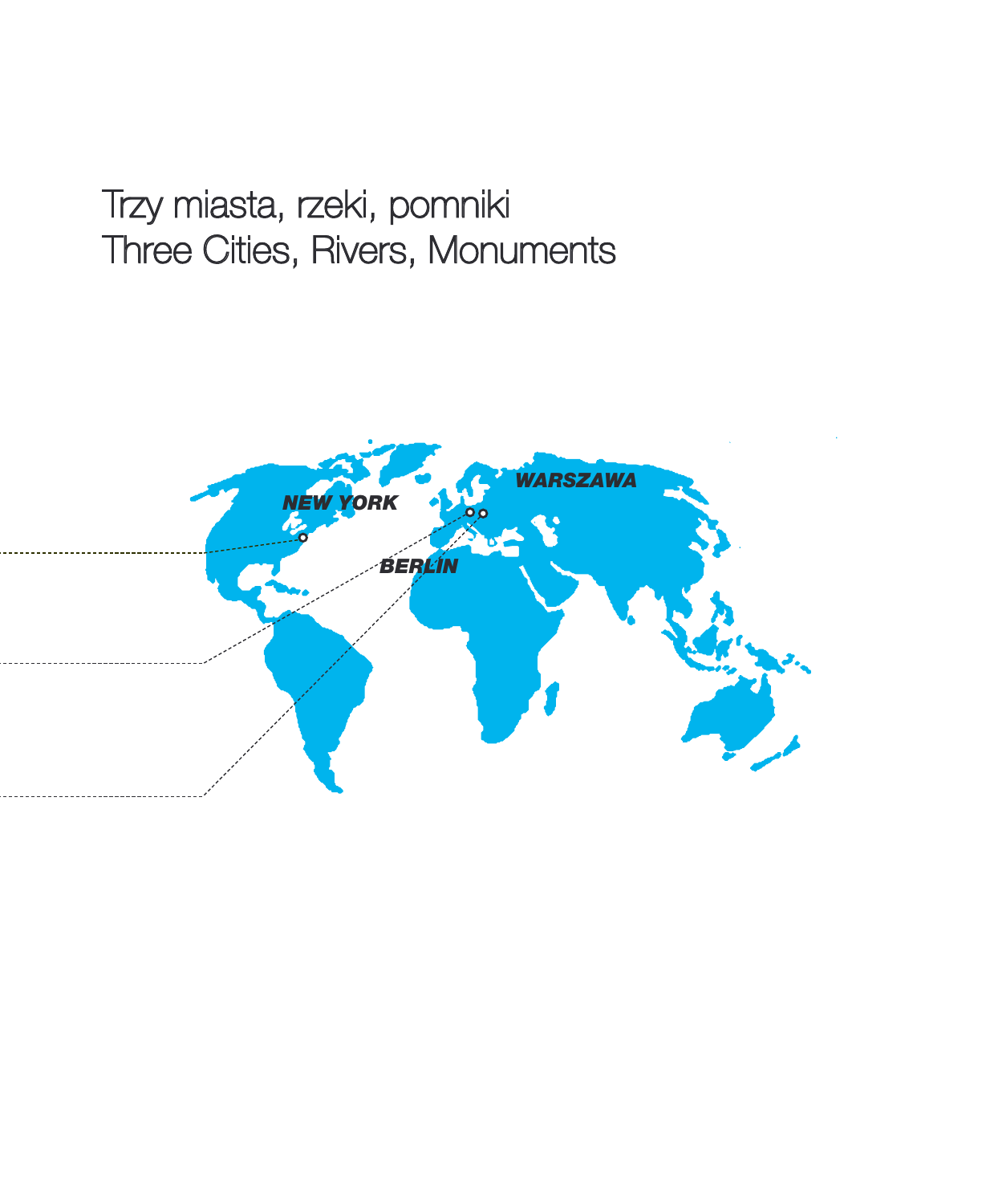26 / New York

# New York

# Pia Lindman: The Politics of Grieving Nico Israel

The witness usually testifies in the name of justice and truth and as such his or her speech draws consistency and fullness. Yet [when confronting the Nazi-run death camps] the value of testimony lies essentially in what it lacks; at its center it contains something that cannot be borne witness to and that discharges the survivors of authority. [What Primo Levi calls the] 'true' witnesses, the 'complete witnesses,' are those who did not bear witness and could not bear witness.

Giorgio Agamben, *Remnants of Auschwitz*

Agamben suggests that, in the apparently exceptional case of the concentration/annihilation camps of the Second World War, bearing witness does not mean simply testifying in a court of law. In the Nuremberg (1945-1949) and Eichmann trials (1961-1962) in which a total of 23 men were tried, twelve men were eventually executed; by no means can the trials or the executions themselves exhaust the question of justice. Rather, the very extremity of the situation, the sheer number of the murdered

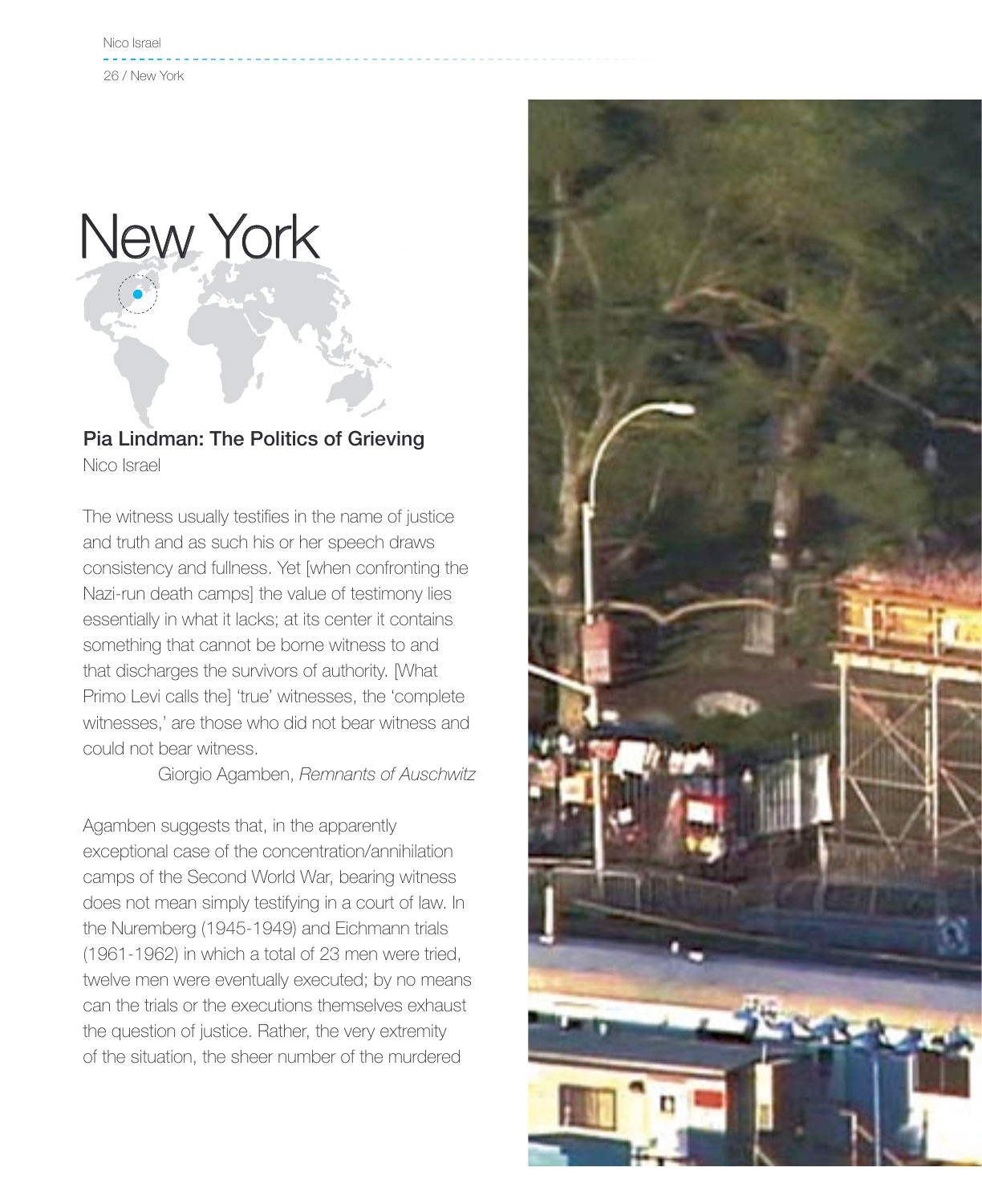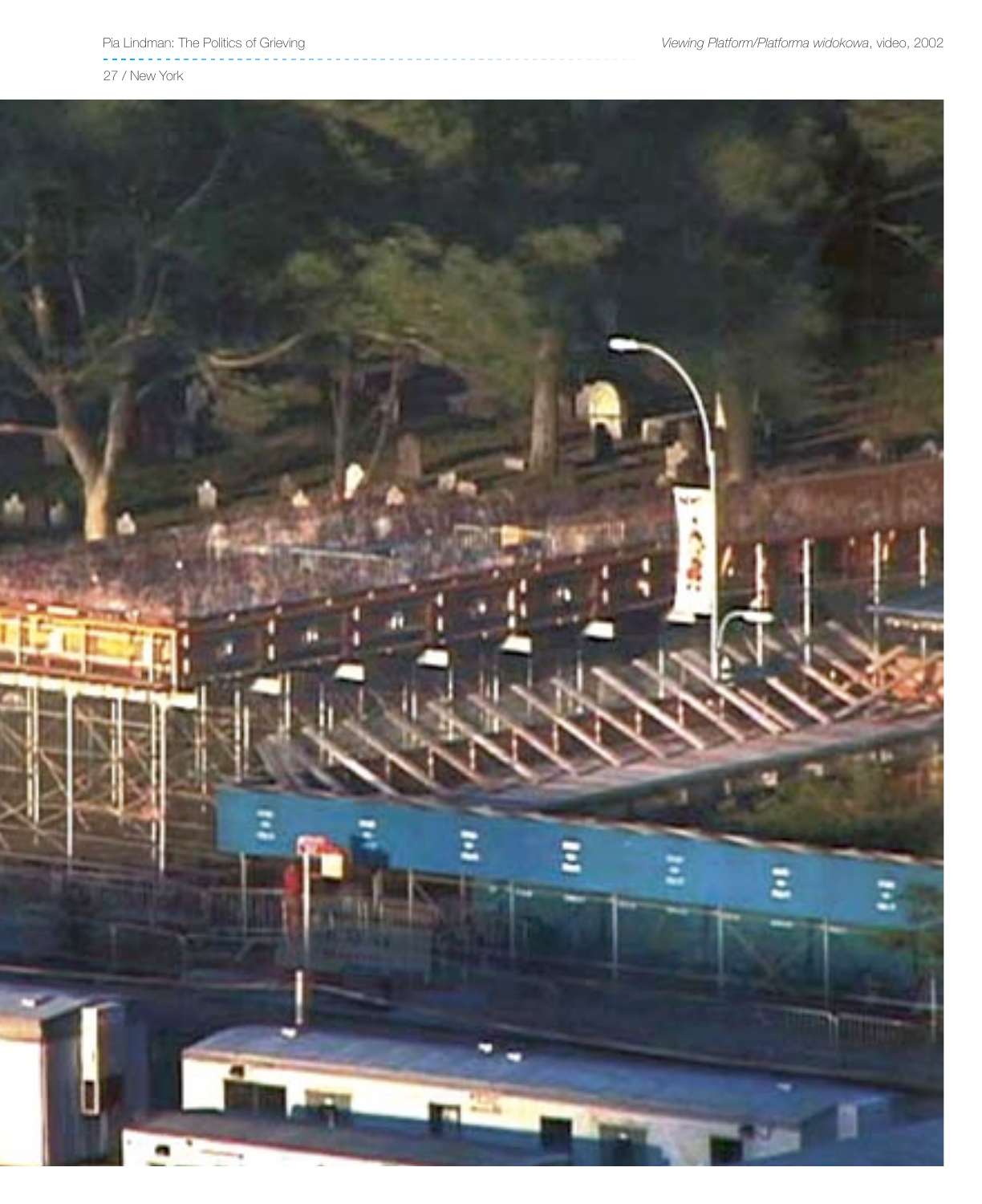and indirectly killed, exposes a gap between the juridical and ethical realms. Moreover, it points to the crisis at the heart of witnessing: The "true" or complete witnesses, those who were annihilated, could not speak in their own names and thereby ensure an ethical reckoning. How then, Agamben asks, can their annihilation ethically be borne witness to?

Pia Lindman's art illuminates a similar crisis of witnessing, which is also a crisis of modern ethics. Her projects, usually focused on particular *localities*, acknowledge historical traumas by addressing the grief that they cause among the survivors in those places. But Pia is careful never to presume to represent that grief directly; to do so would risk cheapening or exploiting that suffering. Rather, in Pia's work, grief is rendered at once political and ghostly, political *as* ghostly remnant.

My task here is to talk about those artworks or projects of Pia's that revolve around New York, the city where I live, the city which is, as the poet John Ashbery writes, "a logarithm of other cities." More specifically, I will address those "New York" works created after September 11<sup>th</sup>, 2001: The *World Financial Center Project* (2002), the *Shea Stars Flash* video (2004), and, especially, the extraordinary multi-media *New York Times Project* (2003-ongoing). But each of these projects (and perhaps the last of them most of all) demonstrates that in the era of globalization, New York cannot help being shaped by external forces and cannot help emanating outward into the world. (This fact was not lost on the destroyers of the Twin Towers: It is precisely what made the towers such an obsessively attractive, iconic target).

Each of these New York projects involves or expresses a response to the traumatic events of September 11<sup>th</sup>, events whose shadow is (still, five years later) cast over everyday life in the city, indeed so much so that, as with the events of the Holocaust, they call into question the very nature of "events" and their aftermath. As trauma, they are never quite experienced directly, at least not by the survivors, but the affect they engender returns, cycles back, wounds—unless, of course, that affect is covered over with recourse to narrative: American flag, declaration of war, return to consumer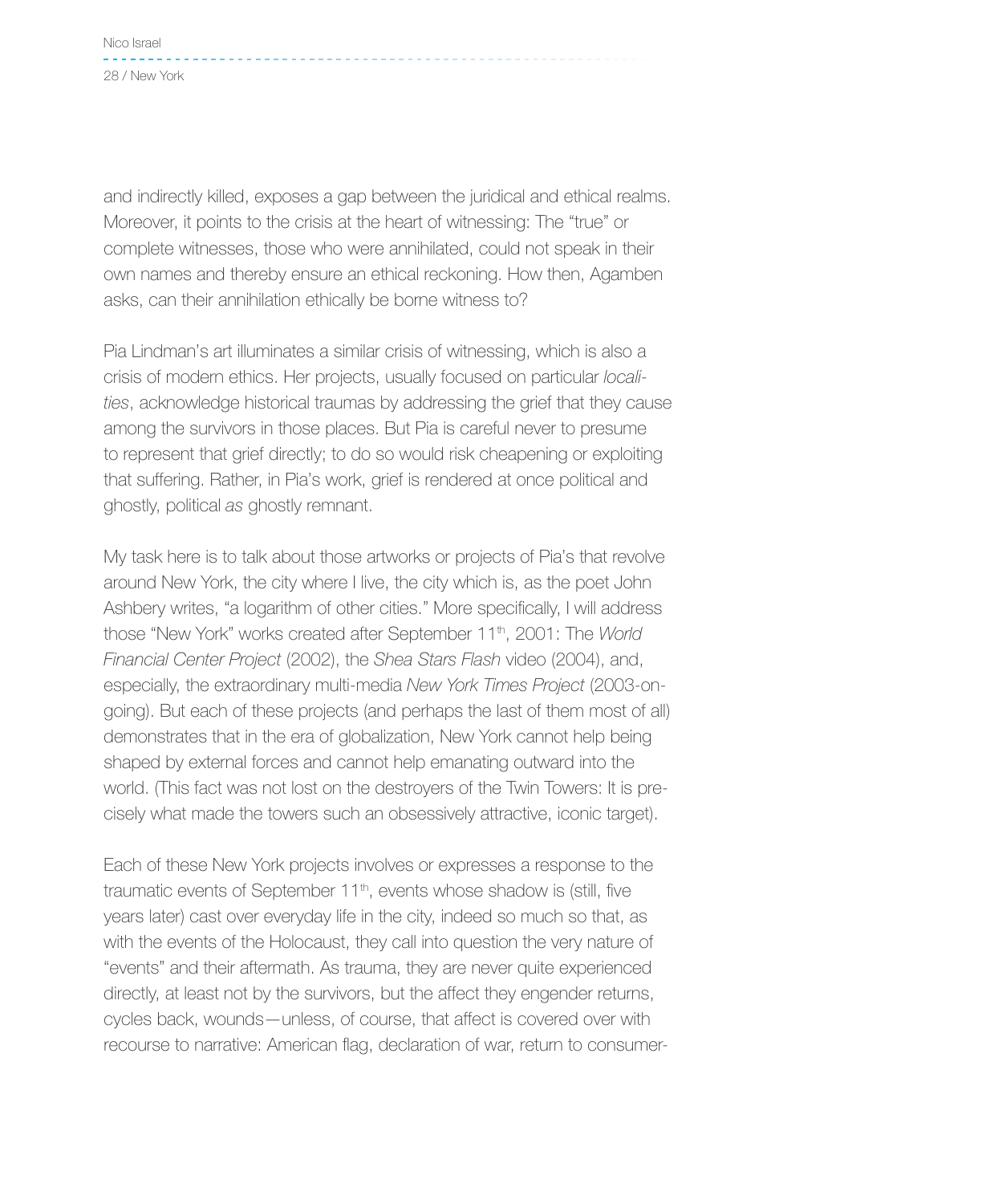driven normalcy. Pia's work exposes what this attempt to repress or distract leaves behind.

To refer to Agamben's work on the ethical necessity of bearing witness, and to assert art's crucial role in witness bearing, is by no means to *equate* either the events themselves or their aftermath with those of the Holocaust. Yet to fail to compare the Holocaust with anything else is to succumb to a dangerous exceptionalism that effectively puts the Holocaust outside of history. And Pia's work concerning the politics of grief places trauma firmly in the center of history. Like Walter Benjamin, the philosopher to whom Agamben owes the greatest intellectual debt, Pia recognizes that the responsibility of the artist or thinker concerning history is to account for the *Namenlos*, those nameless human beings who die apparently without a trace. In this sense, bearing witness means speaking for the *Namenlos*—and by no means only the *Namenlos* who died "inside" the towers.

The *World Financial Center Project* continued Pia's pre-2001 investigations of public space, architecture, and collectivities—for example, the brilliant installation in which she placed a sauna in the courtyard of P.S.1 Center for Contemporary Art—but simultaneously introduced a new aspect of absence or removal. No doubt this owed at least in part to the proximity of the World Financial Center (which sponsored a number of art projects, including Pia's) to the site of the fallen World Trade Center towers, whose very vacancy Pia regularly had to observe, ponder, and endure while creating the work. The videos she produced confront this vacancy by turning, on the one hand, to the sea.

For *Waterline* (2002) part of the WFC project, Pia lowered a camera into the Hudson River from a pier in North Cove Harbor next to the World Financial Center at the very southern tip of Manhattan, directly adjacent to the disaster site. The video camera, resting on the very top of the water, acted like a restless buoy, recording fleeting images of lower Manhattan and the surrounding landscapes of Staten Island and New Jersey (suburban areas whose populations were diminished by over a thousand souls), but also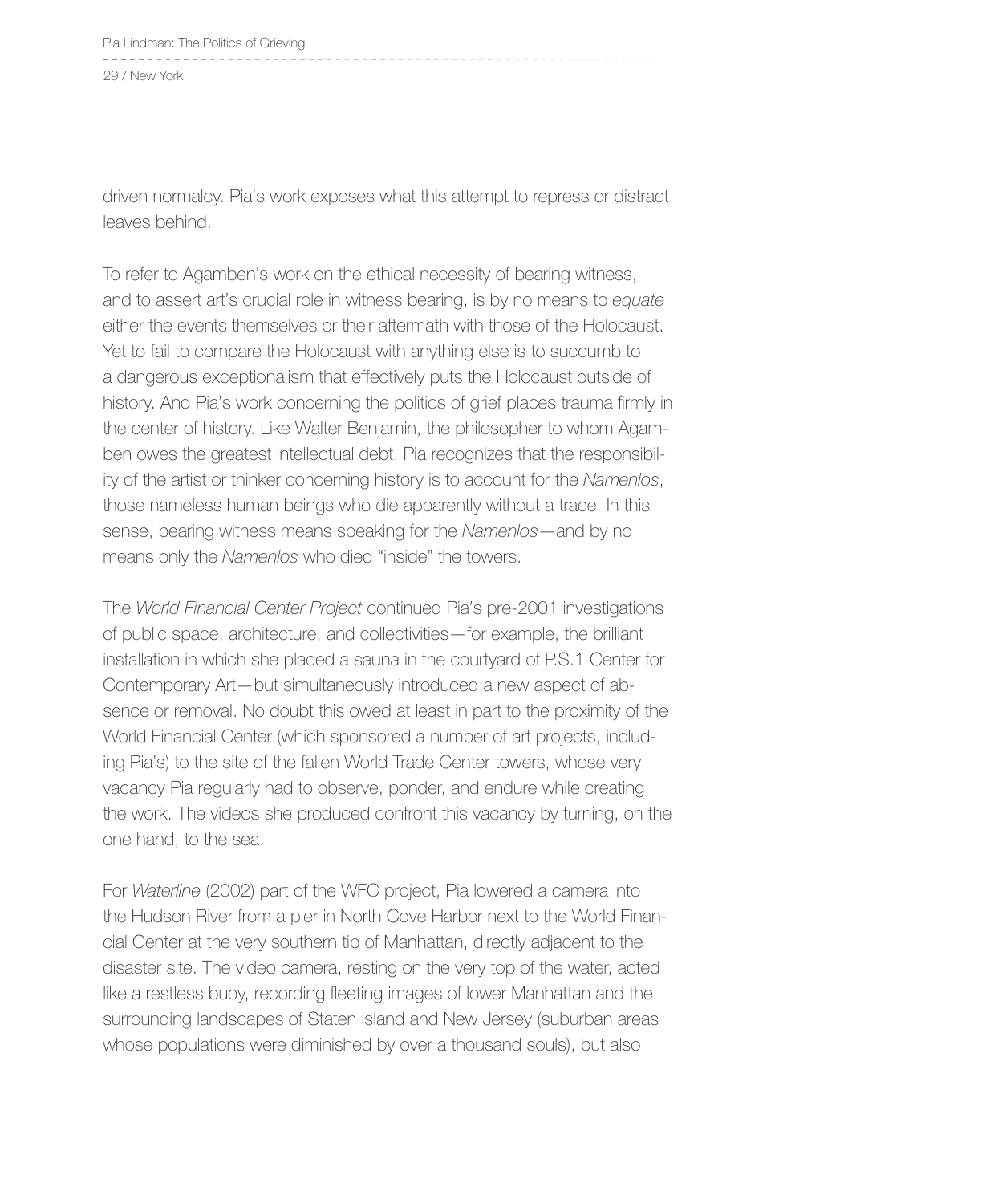## Nico Israel

 $\sim$ 

30 / New York

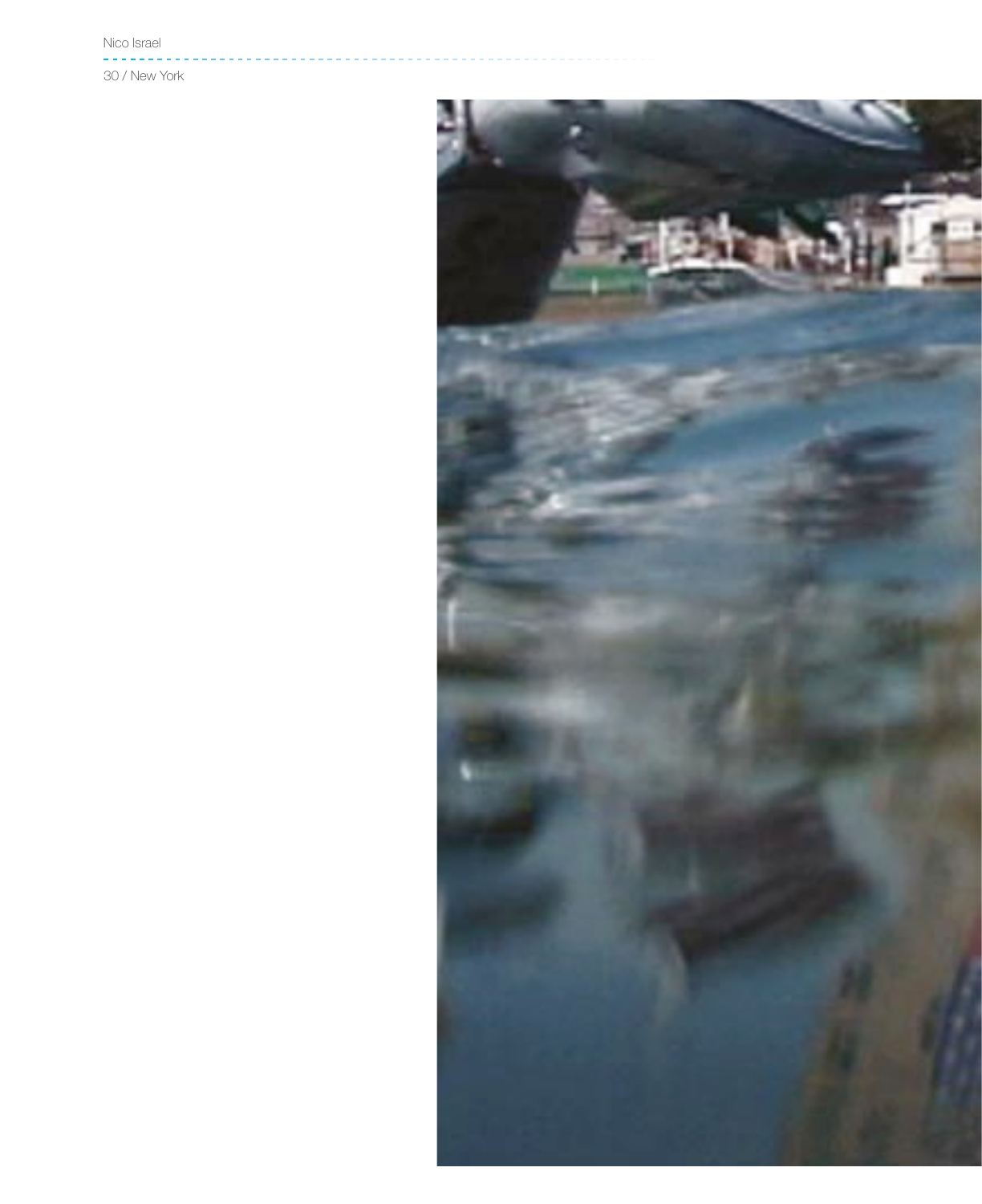$-$ 

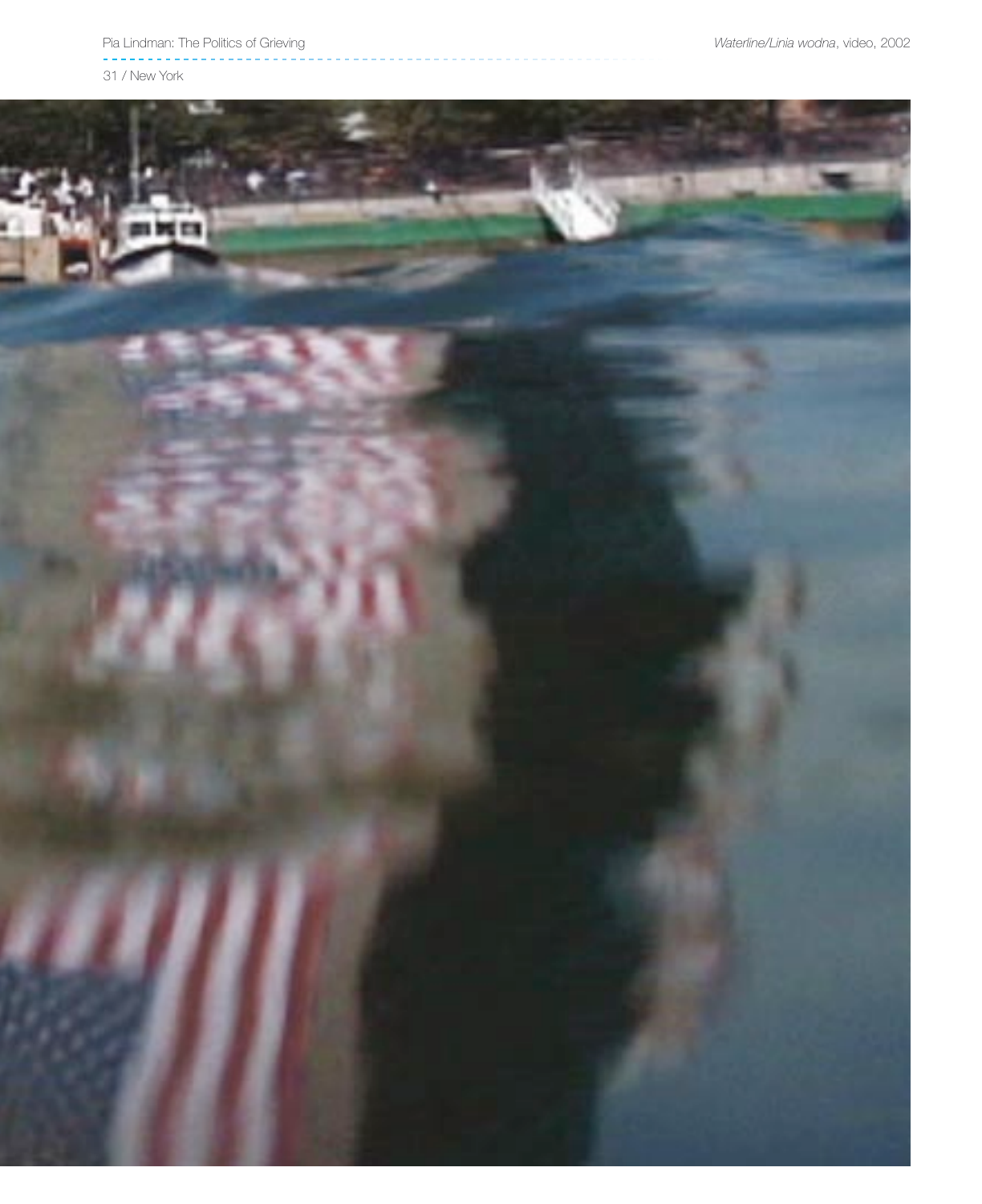Nico Israel

32 / New York



recording its own undulations and sounds. *Viewing Platform* (2002), the video Pia produced to accompany the water-level images, concerns the large viewing stands that were constructed across from the WTC site by the architects Diller and Scofidio immediately after the tragedy. These stands were, for the most part, used by tourists who, after obtaining tickets and then standing in line, flocked to see the holes in the ground, newly dubbed "Ground Zero." The camera holds a shot of the stands as viewers enter, look for the maximum-allowed-five-minutes, and exit. Condensing one hour of video into one minute, Pia makes the pictured viewers' features indistinct, indeed transparent. This very transparency allows us to see the tombs in the graveyard of Trinity Church, which was first chartered in the seventeenth century, while also sensing other ghosts: The African burial ground, hous-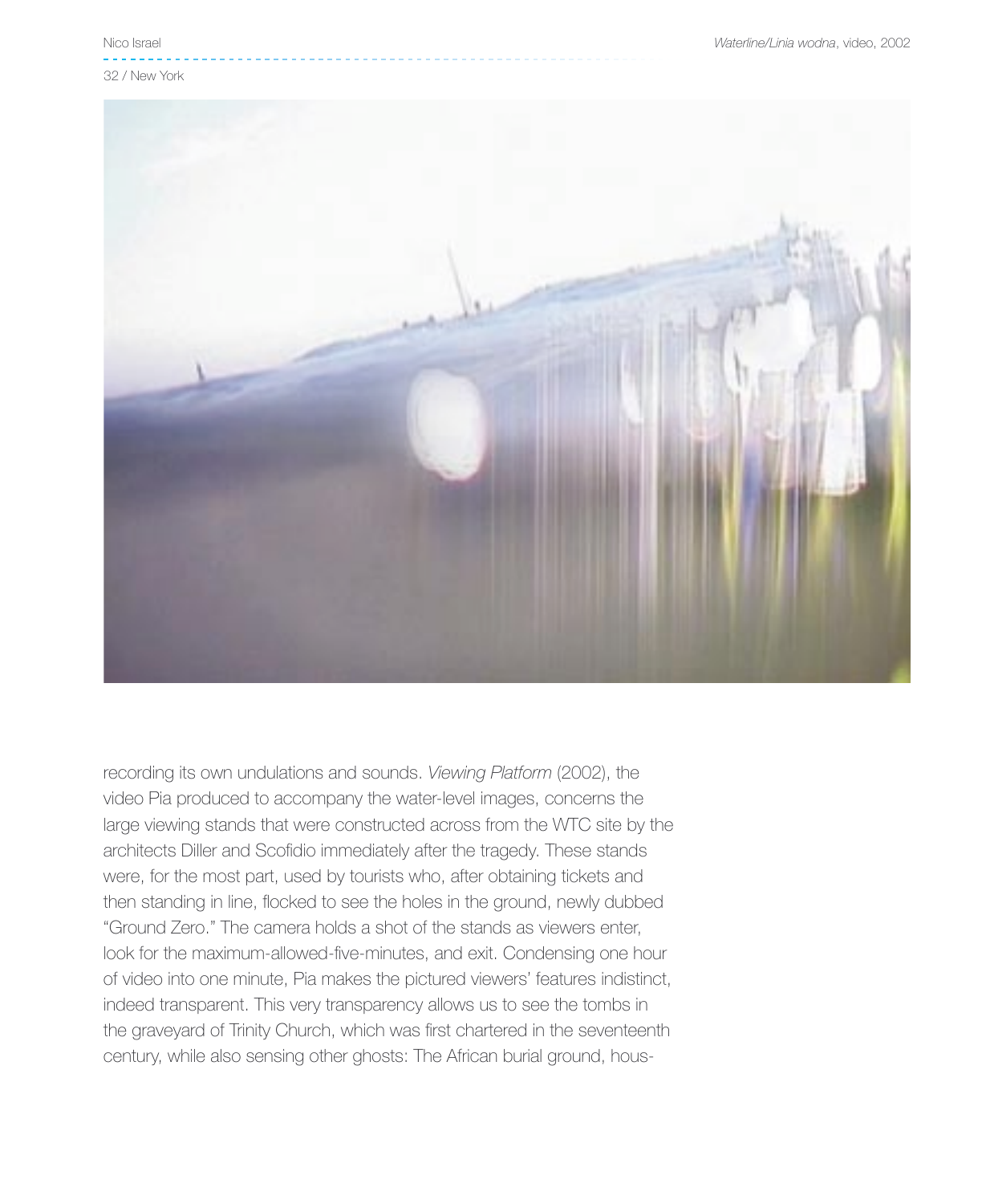33 / New York



ing several hundred African-Americans banned from burial at Trinity and segregated in their own graveyard nearby (and only discovered in the early 1990s).

In viewing the shots of the sea in conjunction with the images of the viewing stand, the beholder senses a different framing of time: From the perspective of the flowing water, the event-driven urgency of human history might seem quite alien. What, one might wonder when watching and listening to the lapping of the waves and sound of the wind, did the sea think of New York's earliest inhabitants? The legendary "purchasing" of Manhattan by European settlers for trinkets? The arrival of hordes of immigrants and slaves? The eventual loading down of almost every inch of the island with brick and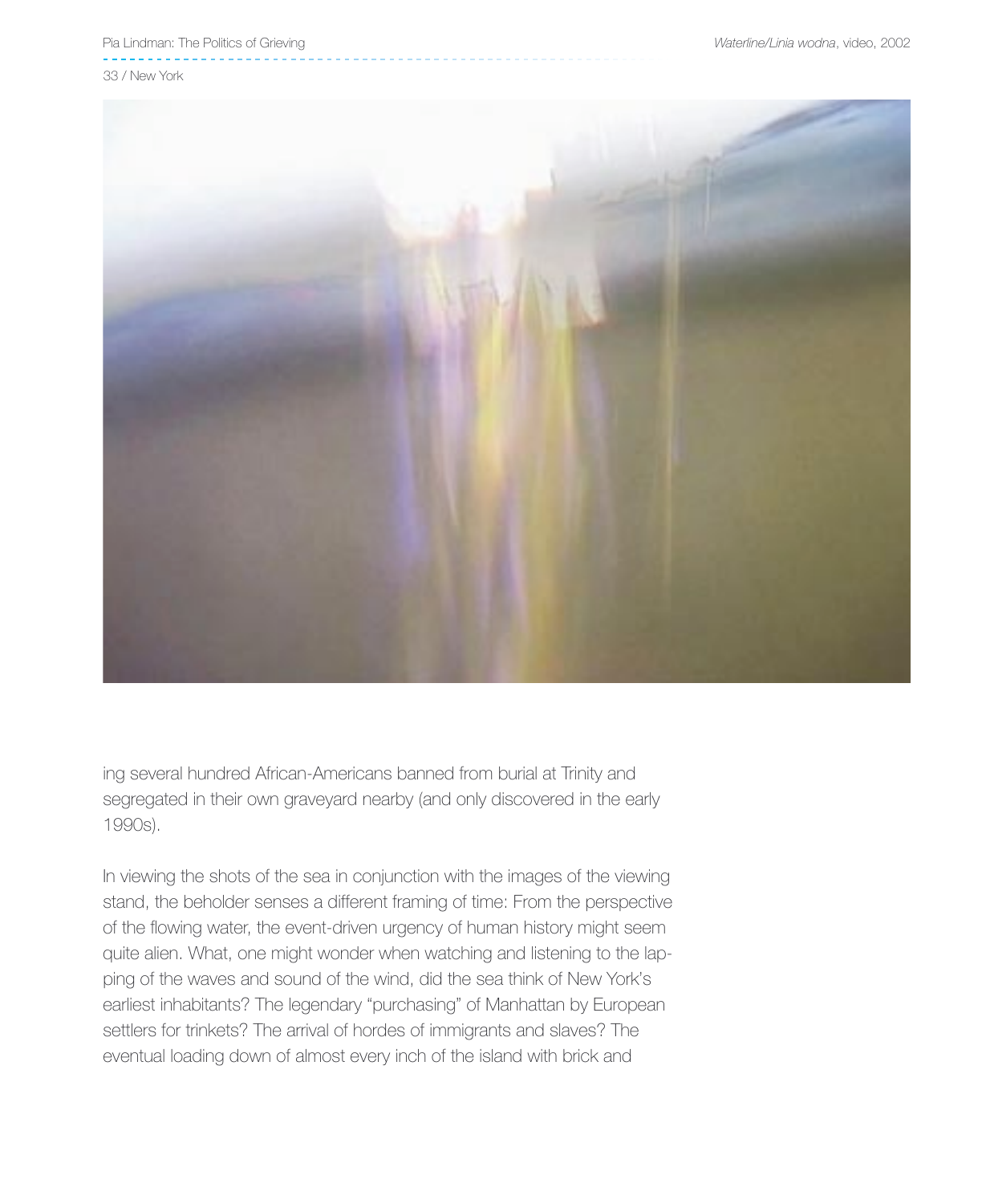steel? The explosions and black billowing smoke against a crystalline blue sky on that September day?

*Shea Stars Flash* extends this set of questions about events and witnessing into urban spaces a few miles removed from "Ground Zero." Shea Stadium, named after William Shea, the civic booster/attorney who spearheaded its construction, is the home field of the New York Mets (originally Metropolitans, odd name for this most cosmopolitan of cities), a team that was created in 1962 in part to replace the departure of the beloved Giants and Dodgers, both of which had fled to California in 1957. The stadium was built in the expanding borough of Queens at the time of the World's Fair of 1964, an event whose Space Age ideas and architecture were thoroughly inflected by Cold War politics: Anyone who has seen the Unisphere sculpture, one of the few remnants of the Fair, can attest to this. Queens is often thought of as a rump borough; most tourists (and many Manhattanites) don't even recognize that it is part of the city. But over the past two decades, it has become home to hundreds of thousands of immigrants from all over the world, the vast majority of them working class.

The Queens Museum of Art sponsored Pia's project, but initially the Mets, like every baseball team highly proprietary about their image and logo, balked at her proposal to film during a baseball game. Ultimately the use of images was strictly circumscribed—no player faces or names could be used—which suited Pia's project perfectly. She was less interested in the game itself than witnesses to the game, and the odd architectural bowl that temporarily housed those witnesses. The resultant video immediately brought to mind the brilliant 1923 William Carlos Williams poem "At the Ballgame," of which an excerpt will have to suffice:

The crowd at the ball game is moved uniformly

by a spirit of uselessness which delights them —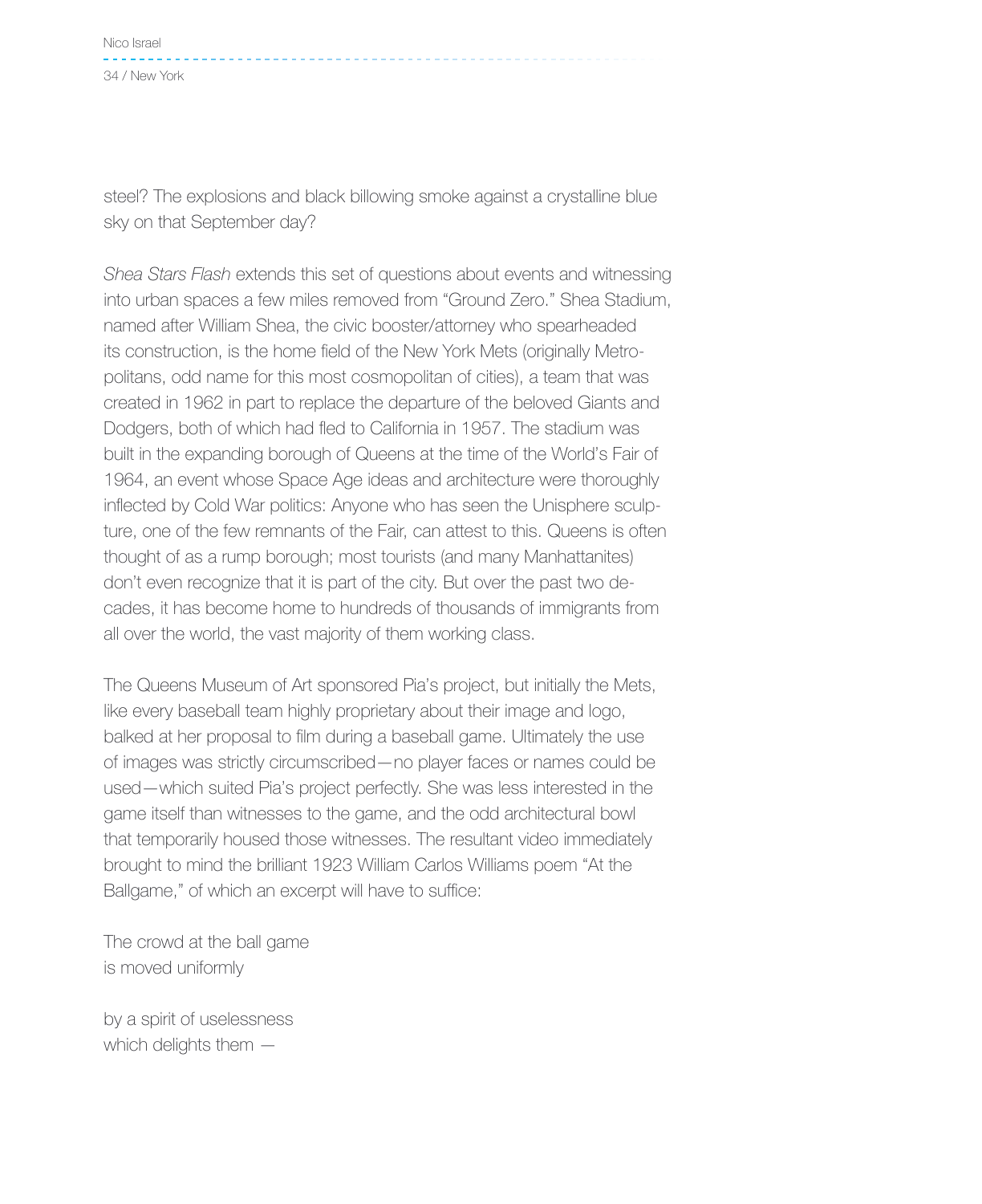35 / New York

all the exciting detail of the chase

and the escape, the error the flash of genius —

all to no end save beauty the eternal -

So in detail they, the crowd, are beautiful

for this to be warned against

Like Williams, whose poetry always had a strong link to the visual arts, Pia recognizes the crowd's stupidity and its incipient violence ("It is the Inquisition, the/Revolution," writes Williams), yet also its beauty, a beauty that resides in the "uselessness" of the entire enterprise it is witnessing. Unlike Williams, Pia shows us no trace of human faces; instead she abstracts the crowd further. Her looped video features time-lapse photography that only reveals bright flashes from cameras in the crowd, flashes that respond to "flash[es] of genius" on the field that remain obscure to the viewer.

The effect is at once further to alienate the viewer of the video from the now-long-completed spectacle, perhaps thereby reminding the viewer of "lapsed" political events that have occurred in sports stadiums all over the world from Nazi Germany in the 1930s to Chile and Argentina in the 1970s—and, when taken in the context of the then-two year old "events" of September 11<sup>th</sup>, to commemorate the dead (via ephemeral incandescence, like lighting candles) in a collective space in which the fans have assembled in part to *forget* politics. And yet… every ball game in the US begins with a singing of the national anthem, "The Star Spangled Banner." After September 11<sup>th</sup>, some teams added a second song for the break in the game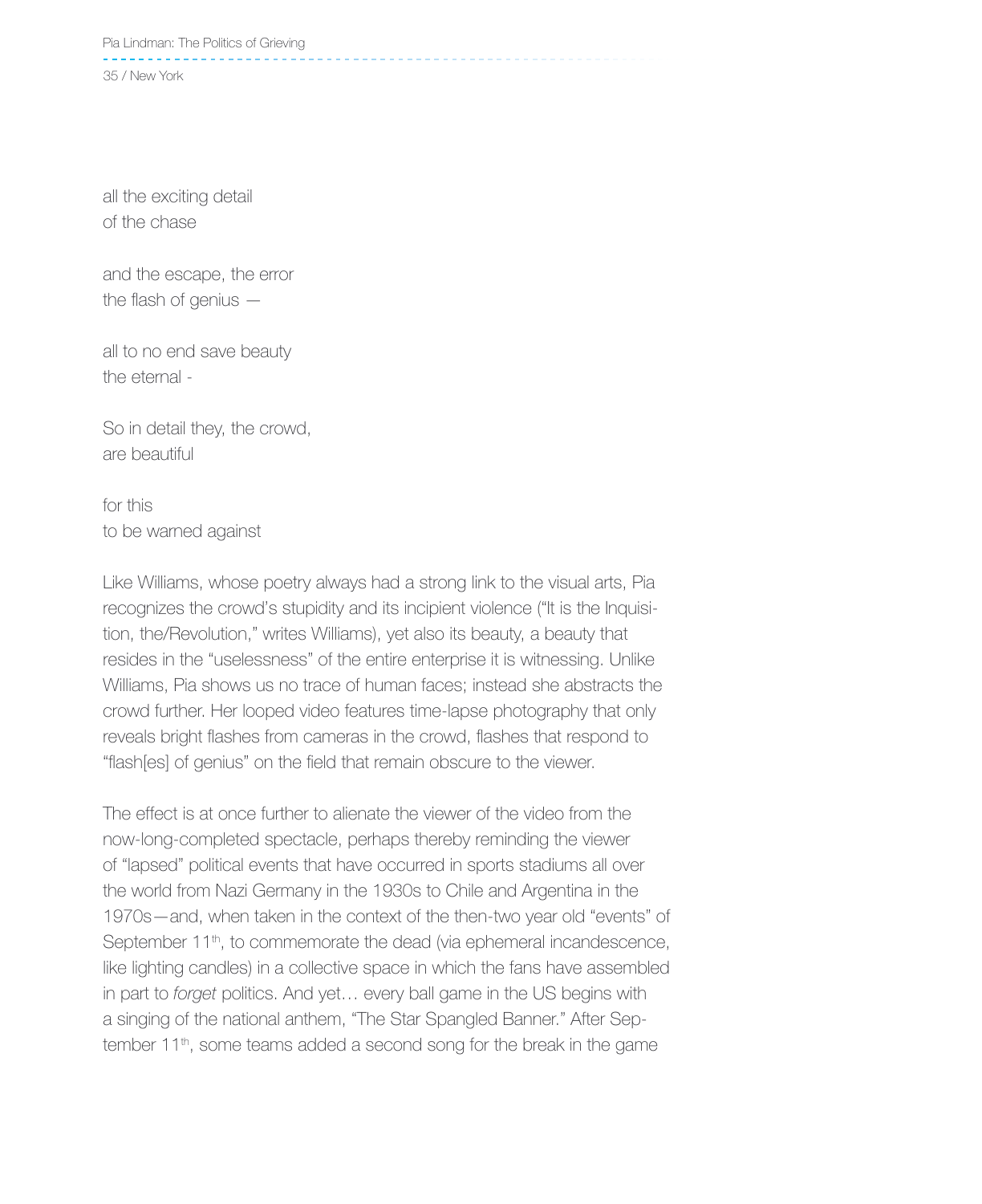### Nico Israel  $\frac{1}{2} \frac{1}{2} \frac{1}{2} \frac{1}{2} \frac{1}{2} \frac{1}{2} \frac{1}{2} \frac{1}{2}$

36 / New York

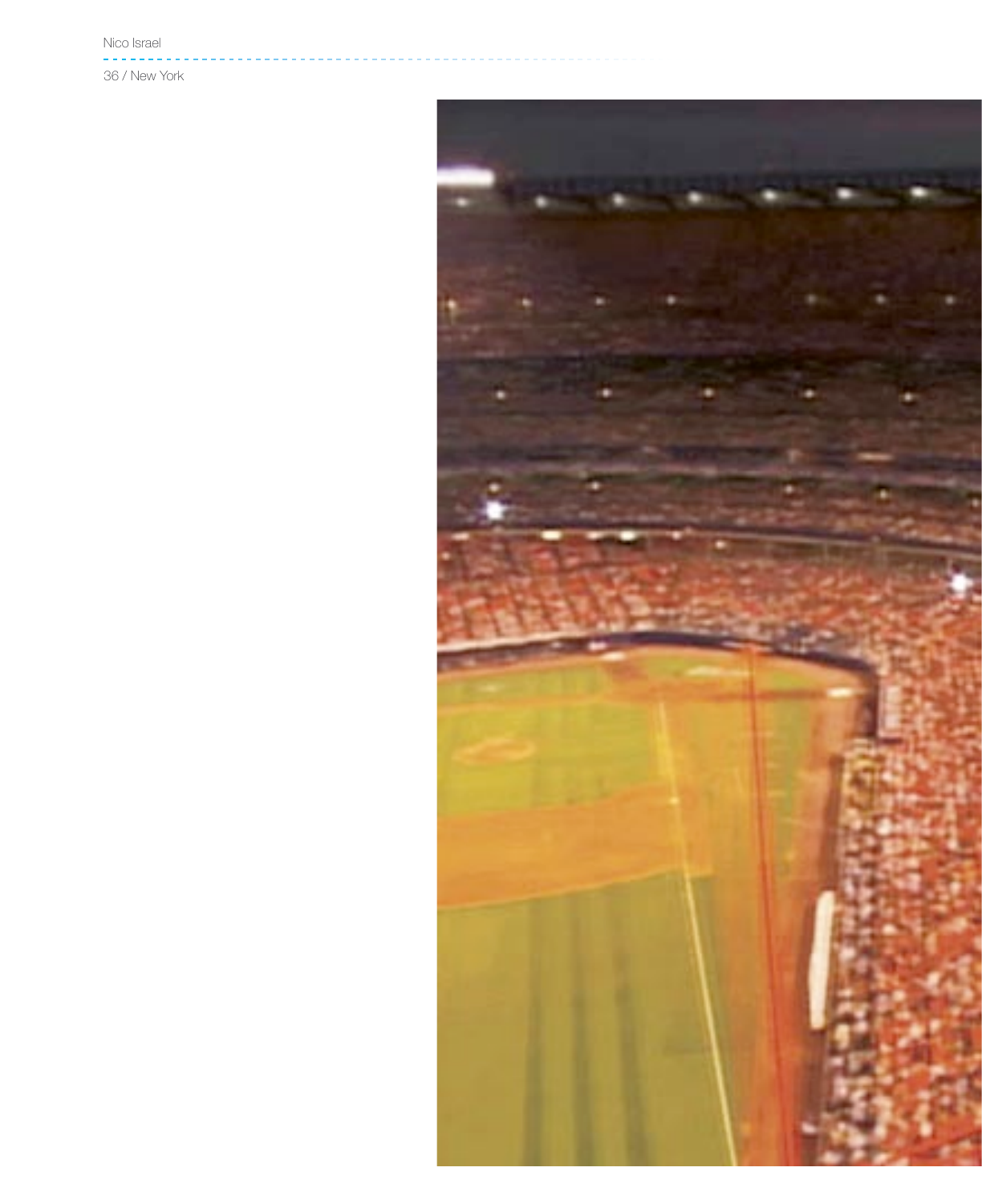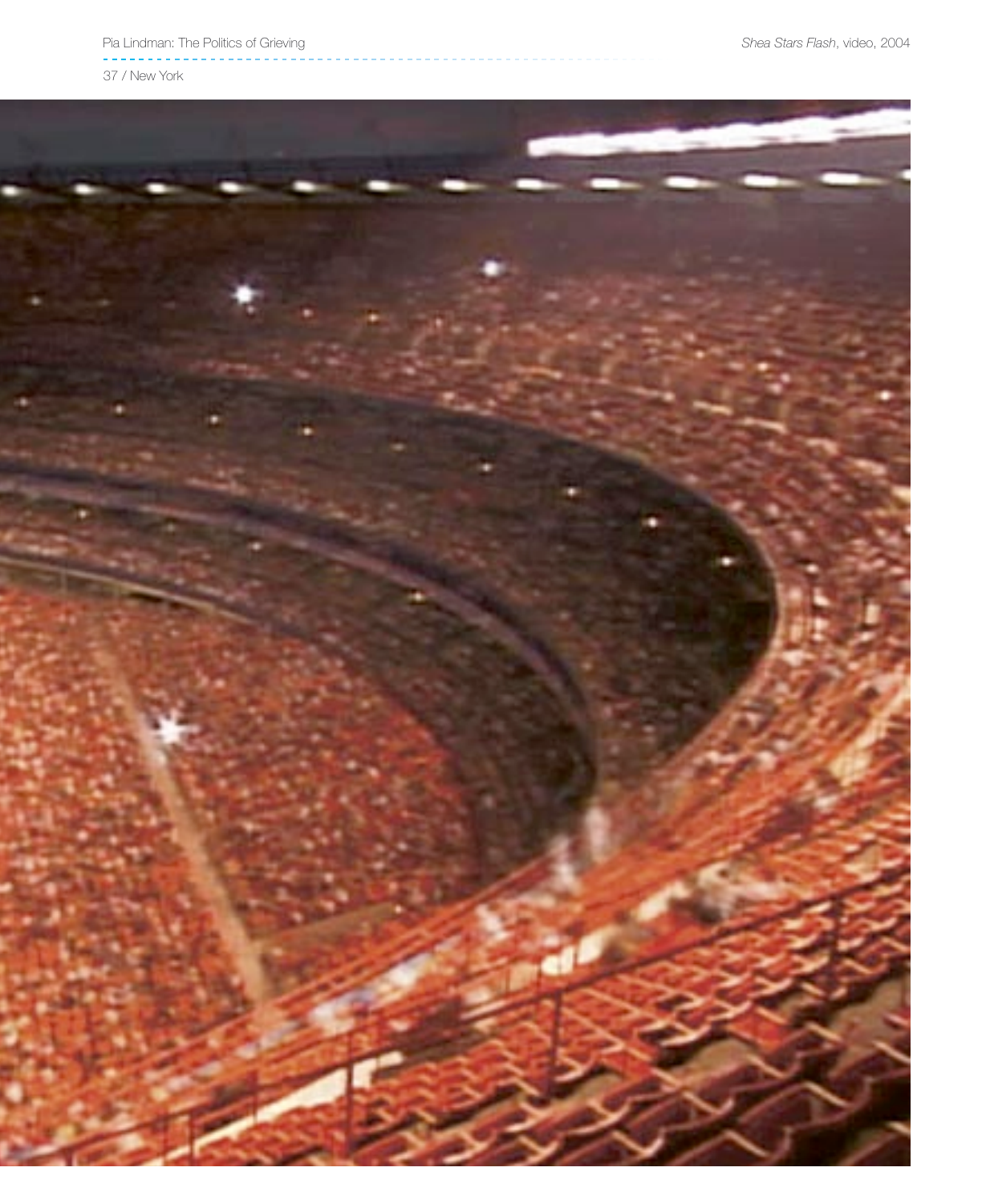called the Seventh Inning Stretch in which the audience is supposed to stand up and sing; the happy drinking song "Take Me Out to the Ballgame," celebrating delightful uselessness, was replaced by Irving Berlin's rousing patriotic ditty "God Bless America." Stars—and stripes—flash up in moments of danger.

The *New York Times Project* allowed Pia to return to her earlier interests in both performance and drawing. A year after September 11<sup>th</sup>, she began to collect photographic images printed in the *New York Times*, the selfproclaimed US "paper of record," in which grieving bodies were portrayed. Predictably, given the preponderance of grief in the world on any given day—in response to bombing or an invasion or public funeral interrupted by gunfire, but also to a flood, earthquake or *New York Times*-worthy "natural disaster"—by the end of one year she had collected hundreds of images, of men, women, and children – furious, dejected, abandoned, or utterly beside themselves*.* From this corpus of images now removed from their adjoining news articles and captions, Pia made some 400 drawings—not interpretations but actual tracings. As tracing tends to efface details, the drawings served further to abstract the "original" photojournalistic framing of grief. Then, during a series of public performances, Pia acted out versions of her own drawings, always attentively *re-presenting*, as opposed to merely representing, the images of grief. The viewer, (at least) three degrees removed from any original gesture, witnesses the Brechtian *Verfremdungseffekt* of the tragic-theatre of the newsworthy, and is further encouraged to consider whether even the original expression of grief is beyond or outside of language.

Live, theatrical performances are always singular, but Pia often changes the context of her performances, thereby accentuating their status as "events" produced by actor and audience. I saw the *New York Times Performance* at *the lab* gallery on the corner of 47th Street and Lexington Avenue, not far from the once-bedraggled, now-Disneyfied Times Square, on an autumn evening only two years after 9/11. I watched Pia as she stood in the window facing the street, and watched as people from the street watched as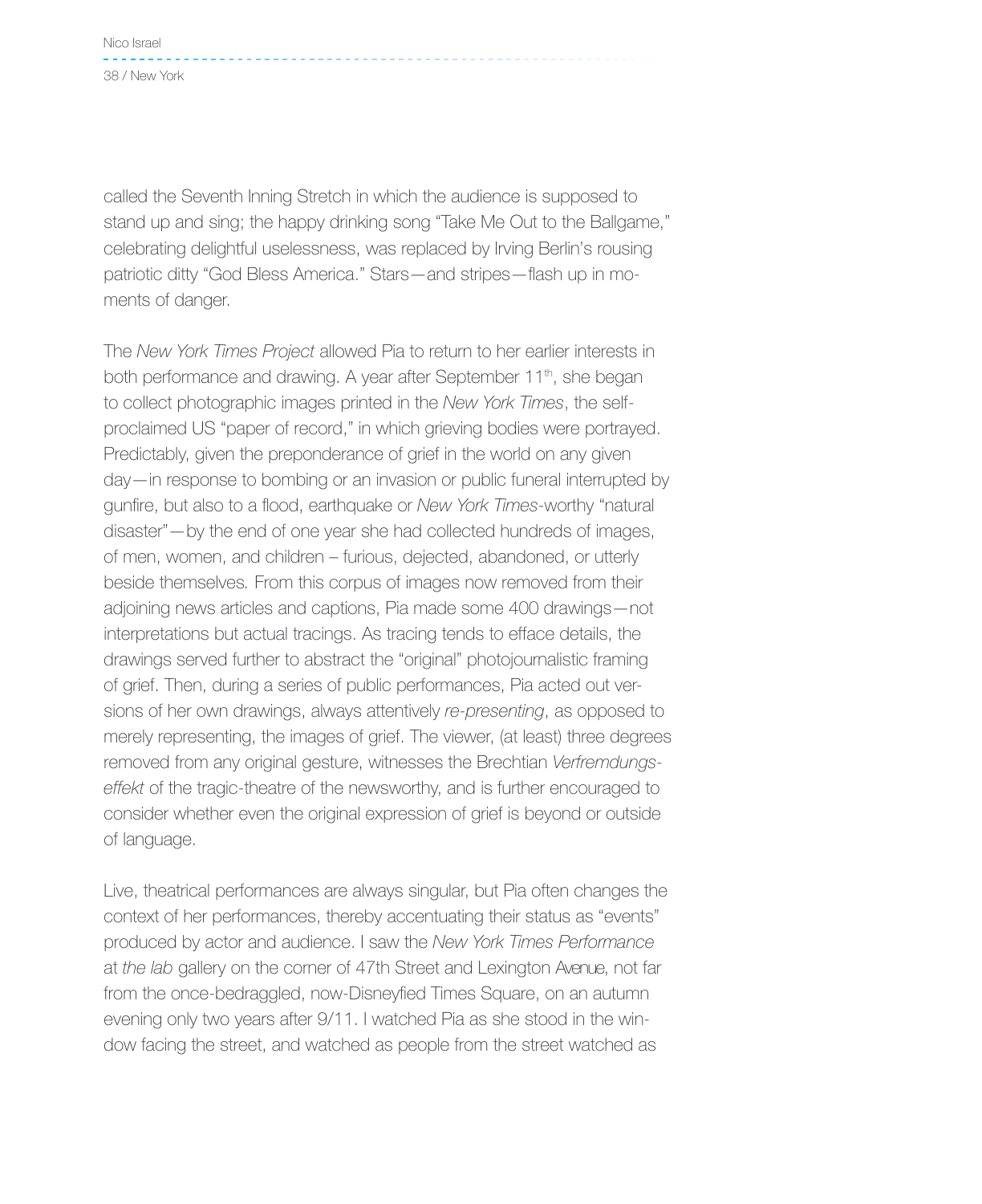39 / New York

she, donning a grey worker's uniform conspicuously ungendering her, held shriekishly horrid poses for a few seconds, stopped, turned the page from her book of traced drawings, calmly composed herself, and worked her way into a new grief-drenched pose, glancing in the mirror to make sure she "got it right." Few besides her friends, the gallery workers, and a few art aficionados could or would bear to watch for more than a few poses. Most of the audience—in that part of town, there are many tourists, but also people coming to and leaving work—may have felt, as they often do when encountering challenging contemporary art, that some sort of obscure joke was being played on them, and they moved on sheepishly. But in ignoring the spectacle of suffering, they were inadvertently participating in Pia's piece.

Watching the performance, I was reminded of W.H Auden's poem "Musée des Beaux Arts," concerning how suffering "takes place/ while someone else is eating or opening a window or just walking dully along," and felt that this is precisely the way the vast majority of the world responds to the grief of others: Quickly consuming it, feeling something for a moment (perhaps some confusion), and moving on to the next repulsive spectacle. And Pia's *New York Times Performance* would be remarkable enough for demonstrating this process. But it occurs to me now that this observation itself does not go far enough in penetrating the network of meanings amid the dispersal of grief. As Susan Sontag, in her last work, "Regarding the Pain of Others," notes, "No 'we' should be taken for granted when the subject is looking at other people's pain," and this is equally true of observing others observing the pain of others: By no means is Pia, or am I, or are you, exempt from this process of witnessing and gesturing and standing by.

Is grief, then, merely a spectacle that art can only gesture vainly toward? Clearly not. Grief happens, and when it happens in response to political events (and most natural disasters have a political component), it can't help being a form of political expression—perhaps, given the history of the political, which is to say the history of history, grief is the purest form of political expression. By allowing no one to be a "complete" griever, and exempting no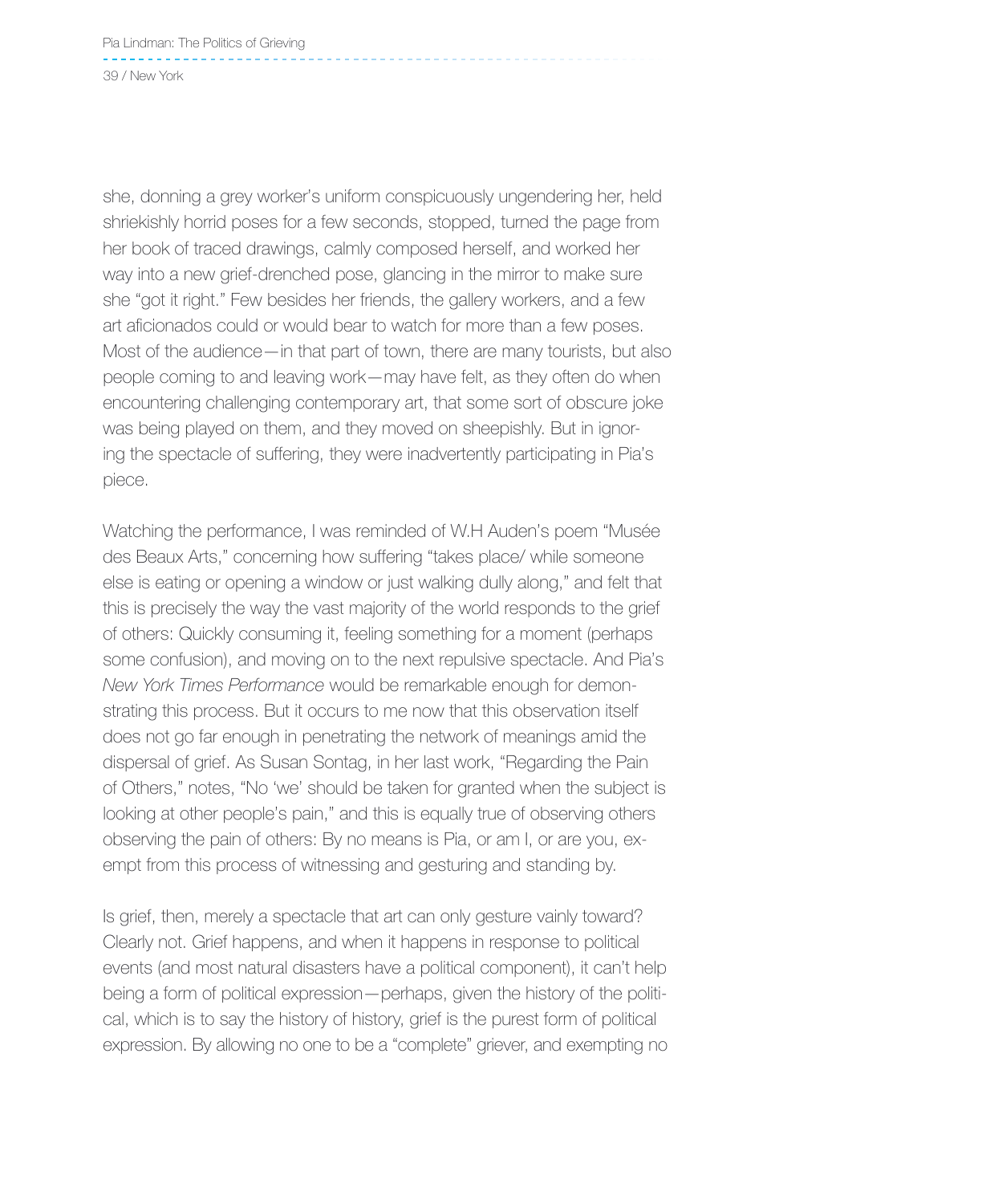Nico Israel

40 / New York



one from the responsibility of grieving, Pia opens a new space for political art. If art can never unearth the ground zero of suffering, it can at least bear witness to the impossibility of witnessing. And this, according to Agamben, is precisely where art's promise lies. Art cannot in itself "wake the dead and make whole what has been smashed," Benjamin's famous description of the Angel of History expressed in Paul Klee's painting *Angelus Novus*. But, as in Albrecht Dürer's etching, *Melencolia I*, which Agamben views as the Angel of Art, it can powerfully demonstrate that "knowledge of the new is possible only in [confronting] the nontruth of the old."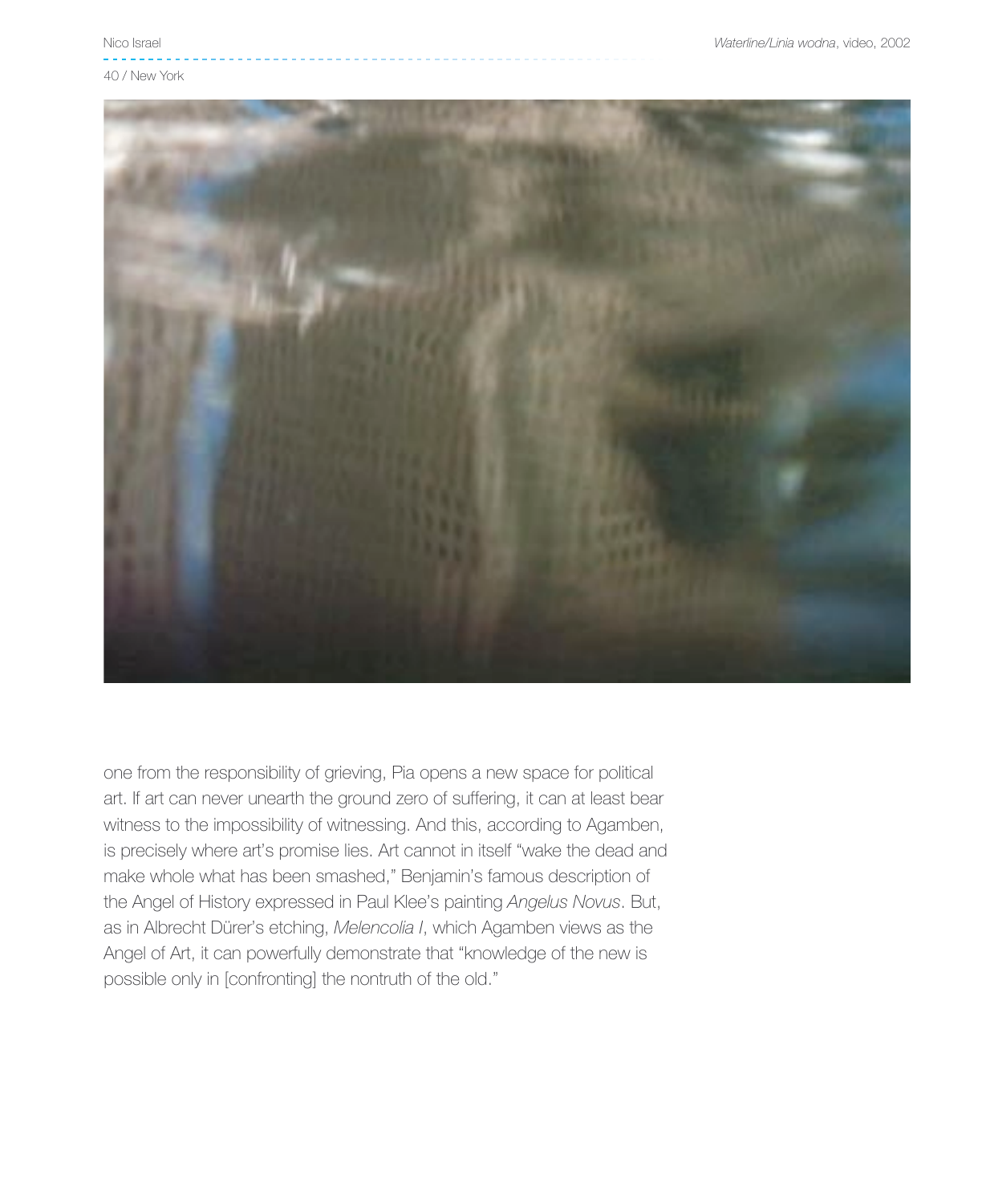41 / New York

L.

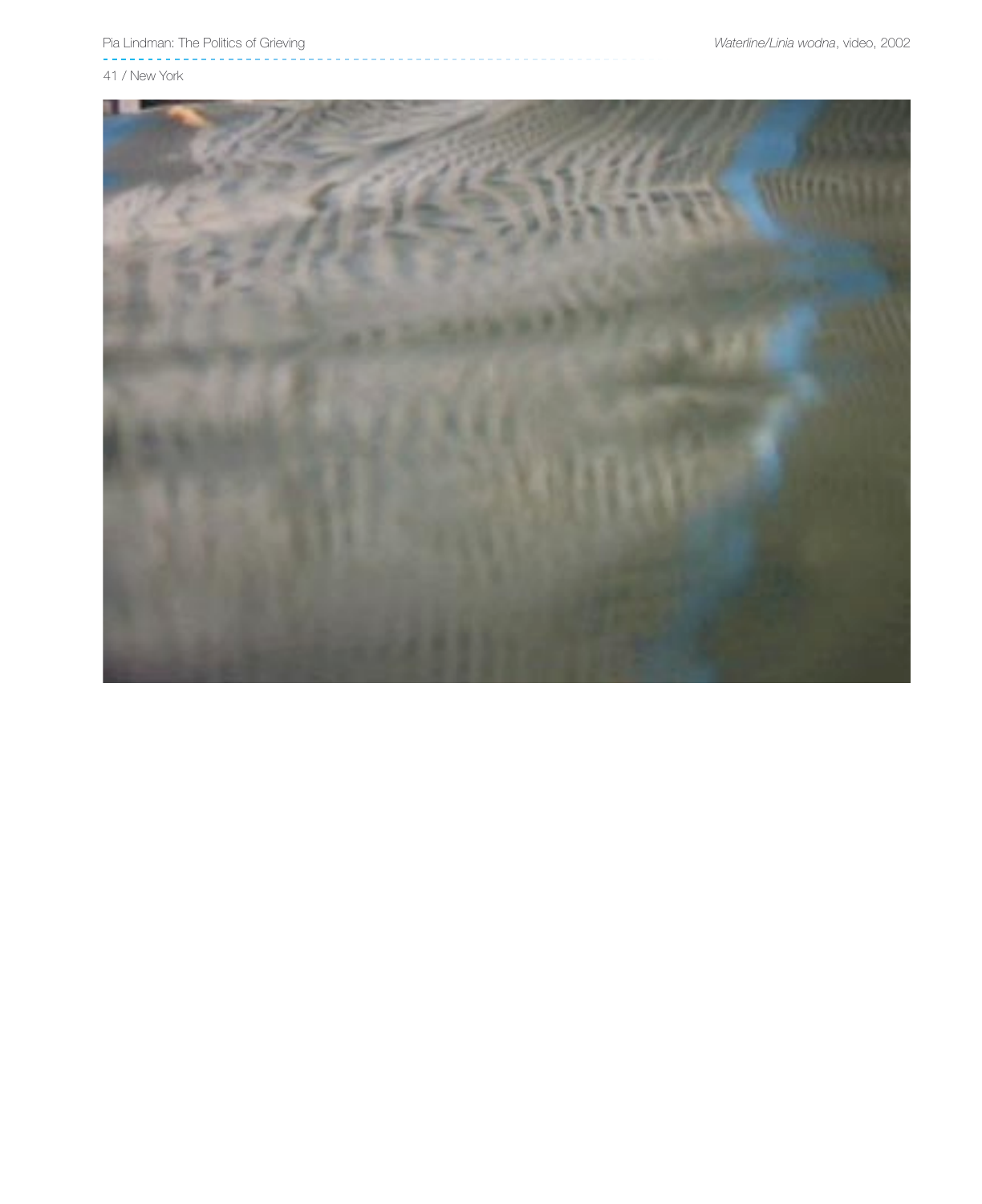$\sim$   $\sim$ 

42 / Nowy Jork